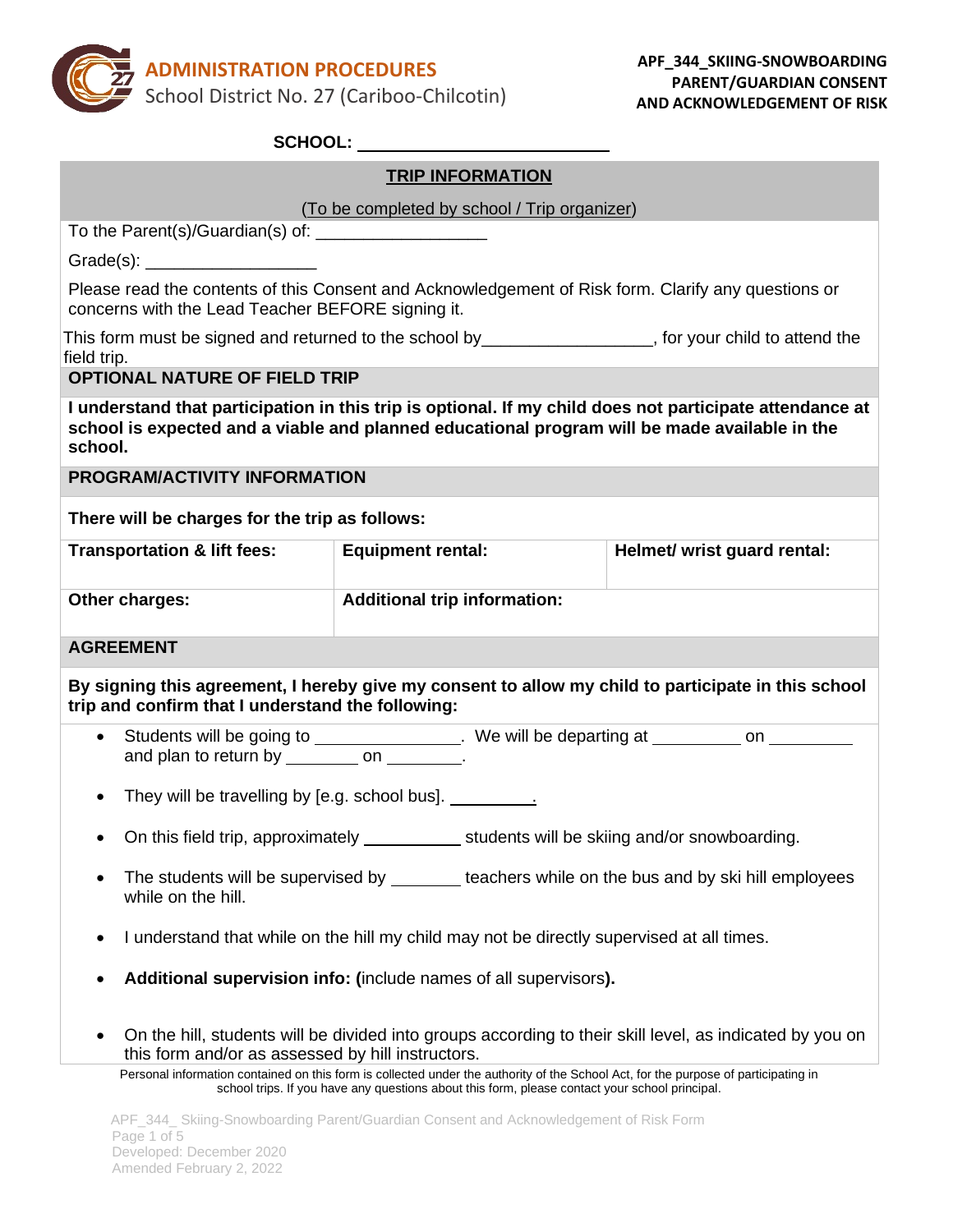

### **STUDENT HEALTH**

My child has no illnesses, allergies, disabilities or special needs that may require special attention, except as described here: \_\_\_\_\_\_\_\_\_\_\_\_\_\_\_\_\_\_\_\_\_\_\_\_\_\_\_\_\_\_\_\_\_\_\_\_\_\_\_\_\_\_\_\_\_\_\_\_\_\_\_\_\_\_\_\_\_\_\_\_\_\_\_\_\_\_\_\_\_\_\_\_\_\_\_\_\_

\_\_\_\_\_\_\_\_\_\_\_\_\_\_\_\_\_\_\_\_\_\_\_\_\_\_\_\_\_\_\_\_\_\_\_\_\_\_\_\_\_\_\_\_\_\_\_\_\_\_\_\_\_\_\_\_\_\_\_\_\_\_\_\_\_\_\_\_\_\_\_\_\_\_\_\_\_ \_\_\_\_\_\_\_\_\_\_\_\_\_\_\_\_\_\_\_\_\_\_\_\_\_\_\_\_\_\_\_\_\_\_\_\_\_\_\_\_\_\_\_\_\_\_\_\_\_\_\_\_\_\_\_\_\_\_\_\_\_\_\_\_\_\_\_\_\_\_\_\_\_\_\_\_\_

My child has no illnesses, allergies or disabilities that make snowboarding or skiing inappropriate for him/her. I know of no health related or other reason why my child should not participate in this trip.

#### **POTENTIAL KNOWN RISKS**

I am aware that my child's participation in this trip entails certain risks and dangers to my child which cannot be eliminated, and that skiing and snowboarding has an inherent risk of personal injury, including but not limited to: sprains, strains, fractures, head/ brain injuries, paralysis, internal injuries and death, and property and equipment damage or losses resulting from the activities.

In addition to the risks described above, other risks and hazards may include, but are not limited to: Motor vehicle accidents occurring on the way to or from the hill; Rock fall and avalanches; Weather and snow conditions including unforeseen, inclement or intemperate weather; Hypothermia; Frostbite; Equipment failure or defects (skis, boards, t-bars, lift chairs, gondolas, etc. ); Collisions with other skiers or snowboarder or with other objects such as trees, signs, snow grooming equipment, and lift towers; Poor grooming or design of hill, runs or jumps; Poor or inadequate instruction or supervision; Falls; Injuries as a result of consumption of or exposure to food and drink; Injuries occurring while using chair lifts, t-bars, etc.; Delays in obtaining medical treatment or appropriate medical treatment; Injuries when attempting to perform jumps or tricks; The possibility that my child may not heed warning or safety instructions or restrictions; given to participants, thus putting himself/ herself at greater risk.

Personal information contained on this form is collected under the authority of the School Act, for the purpose of participating in school trips. If you have any questions about this form, please contact your school principal.

APF\_344\_ Skiing-Snowboarding Parent/Guardian Consent and Acknowledgement of Risk Form Page 2 of 5 Developed: December 2020 Amended February 2, 2022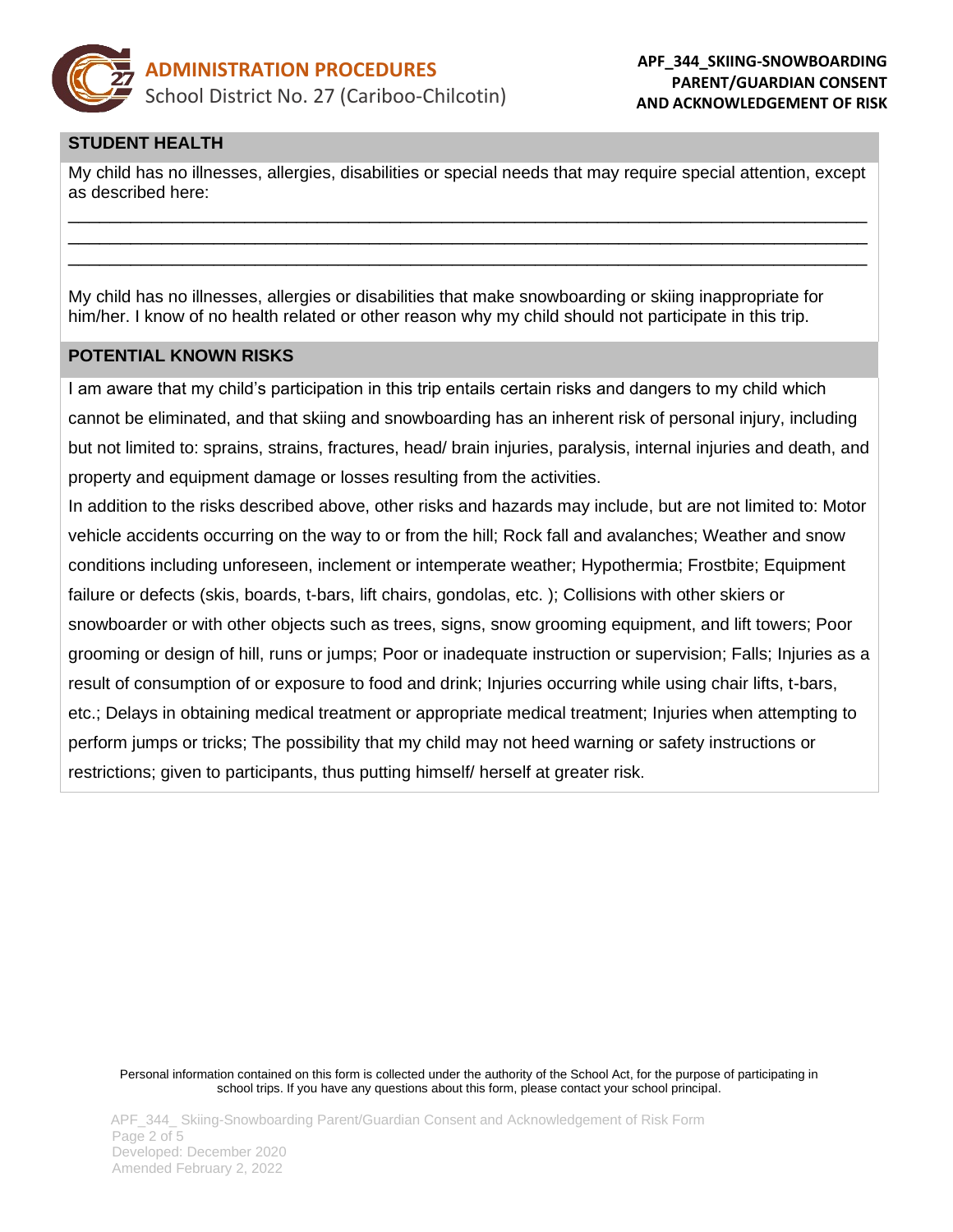

# **CLOTHING AND EQUIPMENT**

I will supply suitable clothing for my child's participation in all activities associated with the field trip, including sufficiently warm clothes, including a hat, mitts or gloves, warm jacket, ski/snowboarding pants, goggles. I am aware that I should contact the school for further information if I am unclear about what clothing or equipment is required for the activities or the possible weather conditions.

My child and I are aware that my child must wear a helmet while skiing or snowboarding.

My child agrees that he or she will wear a helmet. Wrist guards are recommended for snowboarding.

I give permission for **If all a set of the set of the set of the set of the set of the set of the set of the set of the set of the set of the set of the set of the set of the set of the set of the set of the set of the set** 

| <b>Skiing</b> | Snowboarding | Tubing | check appropriate activities on this trip. |
|---------------|--------------|--------|--------------------------------------------|
|---------------|--------------|--------|--------------------------------------------|

#### **SKILL LEVEL**

My child has (Check the **appropriate level** of skill your child has in the chosen activity):

 **No previous experience/ beginner** 

 **Minimal skills – comfortable on easiest (green) runs**

 **Intermediate skills – comfortable on more difficult (blue marked) runs**

 **Advanced/Expert skills – able to be on advanced/challenging (black diamond) runs**

- I understand that employees of the hill may or may not individually assess my child's experience level.
- I give permission for hill staff to do so and put my child in the class they deem appropriate.
- I understand that a lesson and/ or skiing/ snowboarding with a coach will be mandatory for my child.
- I am aware that expert advanced / expert level students are sometimes permitted by hill staff to attempt tricks and jumps in terrain parks or on expert runs, and that these activities may pose a greater risk to these students, including the risk of death, quadriplegia or paraplegia, brain injury, or serious fractures.

Personal information contained on this form is collected under the authority of the School Act, for the purpose of participating in school trips. If you have any questions about this form, please contact your school principal.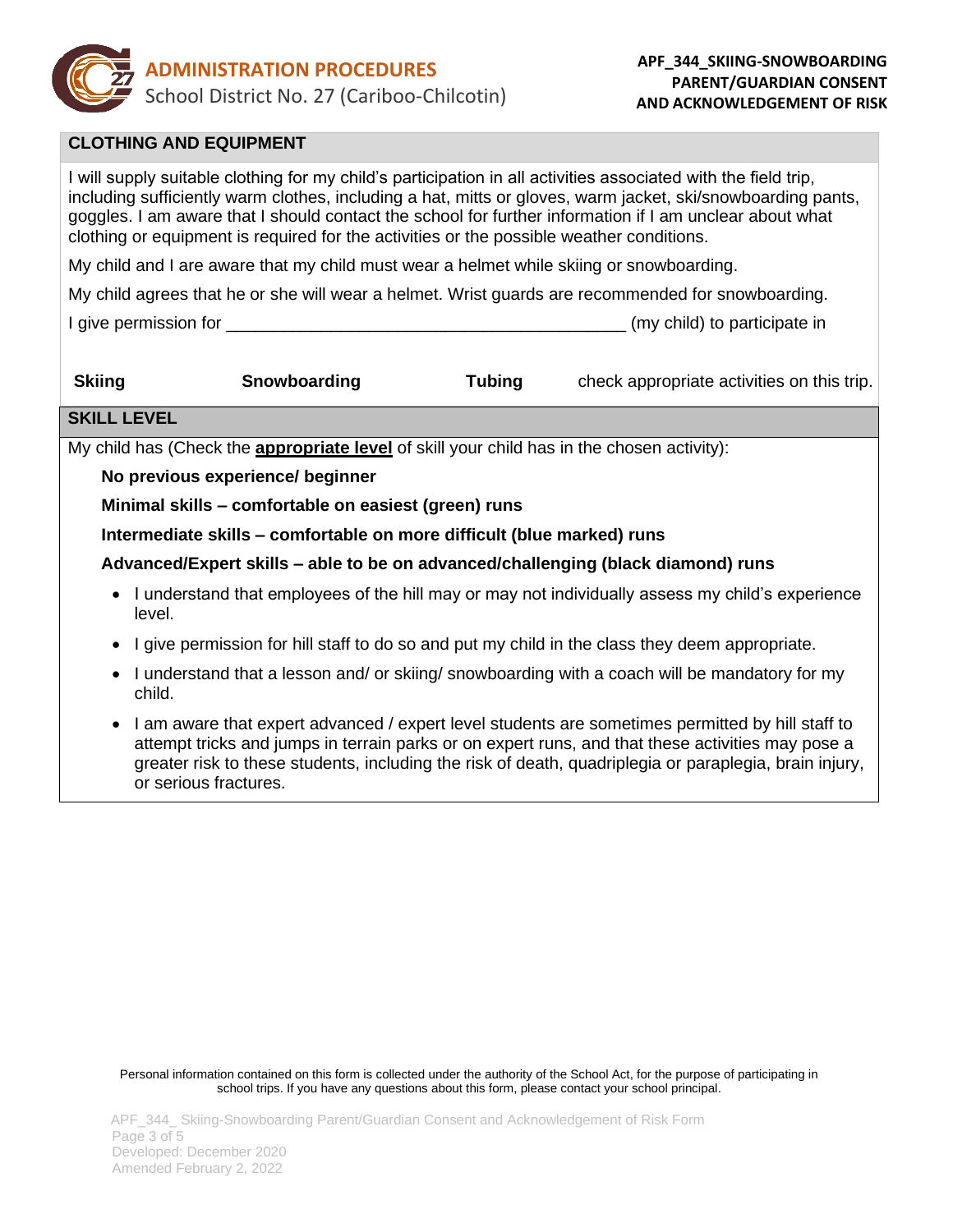

# **CONDUCT**

My child and I understand that the school's Code of Conduct and the rules of the ski hill apply during this trip.

# **CONTINGENCY PLAN (should situations dictate a change)**

## **ADDITIONAL DOCUMENTS/INFORMATION**

The school has provided me with the following documents about the ski hill and the trip as listed here:

I have read and understood all the materials listed above and have discussed them with my child, including the ski hill's code of conduct.

### **LIABILITY**

**PARENTAL/ GUARDIAN WAIVER OF LIABILITY: I agree that in consideration of School District No. 27 offering my child, (name) \_\_\_\_\_\_\_\_\_\_\_\_\_\_\_\_\_\_\_\_\_\_\_\_\_\_\_\_\_\_\_\_\_\_\_\_\_\_\_\_\_\_\_\_\_\_\_\_\_\_, an opportunity to participate in the trip I waive any and all claims I may have, and release from all liability and agree not to sue the Board of Trustees of School District No. 27 and its officers, employees, agents, volunteers and representatives, for any personal injury, death, property damage or loss as a result of or arising from my child's participation in the trip, arising out of any cause whatsoever, including negligence. I understand that this waives my right to sue on my own behalf, not the right for myself or guardian ad litem to sue on my child's behalf.**

I am 19 years of age or more and have read and understand the terms of this document and understand that it is binding upon me, my heirs, executors & administrators.

Personal information contained on this form is collected under the authority of the School Act, for the purpose of participating in school trips. If you have any questions about this form, please contact your school principal.

APF\_344\_ Skiing-Snowboarding Parent/Guardian Consent and Acknowledgement of Risk Form Page 4 of 5 Developed: December 2020 Amended February 2, 2022